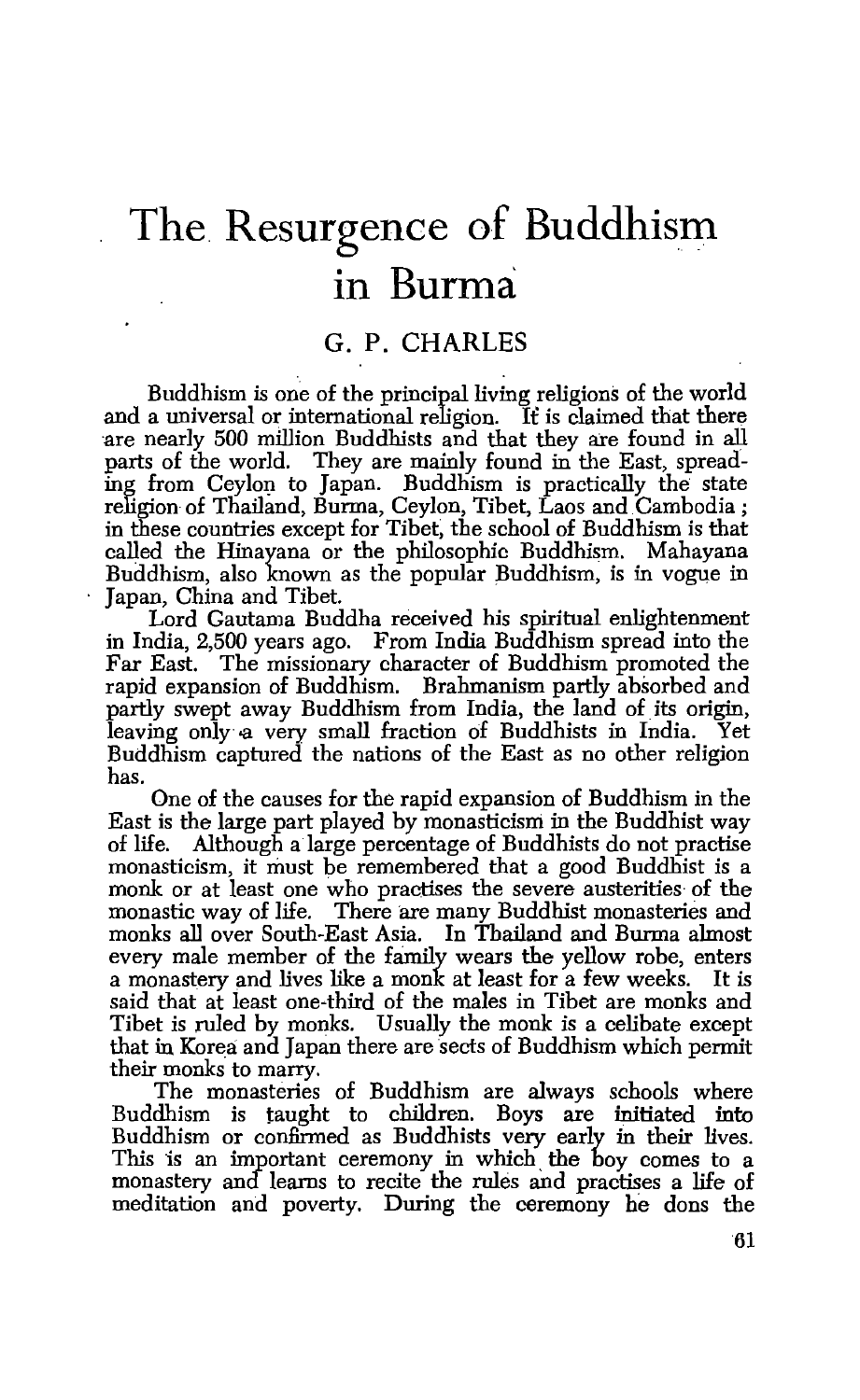yellow robe and spends at least one night in the monastery. This monastic ideal in Buddhism has been a chief attraction of Buddhism in the East and particularly in Burma.

#### BUDDHISM IN BURMA

Although it is disputed whether Buddhism came to Burma during the lifetime of the Lord Buddha, yet it undoubtedly received missionaries in the days of King Asoka of India who was a great promoter of the Buddhist faith. Two Buddhist saints Sona and Ottana were sent to Burma by the President of the Third Great Buddhist Council held in the days of Asoka. Buddhism

The population of Burma is about 18 million and it is claimed that 90 to 95 per cent of the total population of Burma are Buddhists. The major race of Burma is called the Burmese and there are about 12 million of them ; among the other minor groups there are the Karens, the Shans, the Kachins, the Chins and the Mons. Among the Karens more than 60 per cent are Buddhists and among the Burmese and Shans nearly one hundred per cent are Buddhists.

It is also claimed that Burma has been associated with a very high standard and tradition of learning in the doctrines of Lord Buddha. Burmese kings have given full support and encouragement for the spread of Buddhism. The monks of Burma have from the beginning commanded veneration and respect for their profound learning in the Buddhist Scriptures.

In the days of the Burmese kings and before the British occupation of Burma, Buddhism was the state religion of Burma and the kings were called the Promoters of the Faith. In the days of those Burmese kings the monks were strictly controlled by a chief monk who was appointed by the king. The king was a head of the Buddhist Church and he had a personal chaplain who was the chief monk. It was the duty of this chief monk to prevent schism, to manage pagoda lands and to administer discipline among the monks: It is estimated that in the period of the Burmese kings there were over 90,000 monks.

#### THE DECLINE OF BUDDHISM

It is lamented by all good Buddhists that with the fall of King Thebaw and with the advent of British rule in Burma, Buddhism was in a neglected state. His Excellency U Win, who was the Minister of Religious Affairs in the Union of Burma and who is at present the Burmese Ambassador in the United States, in one of his speeches spoke as follows: —

· ' Our religion has been in a neglected state for the sixty years since the overthrow of King Thebaw, Promoter of the Faith. The prosperity of a religion, as you are all aware, depends on the presence of a ruler, who is genuinely inclined to promote it. The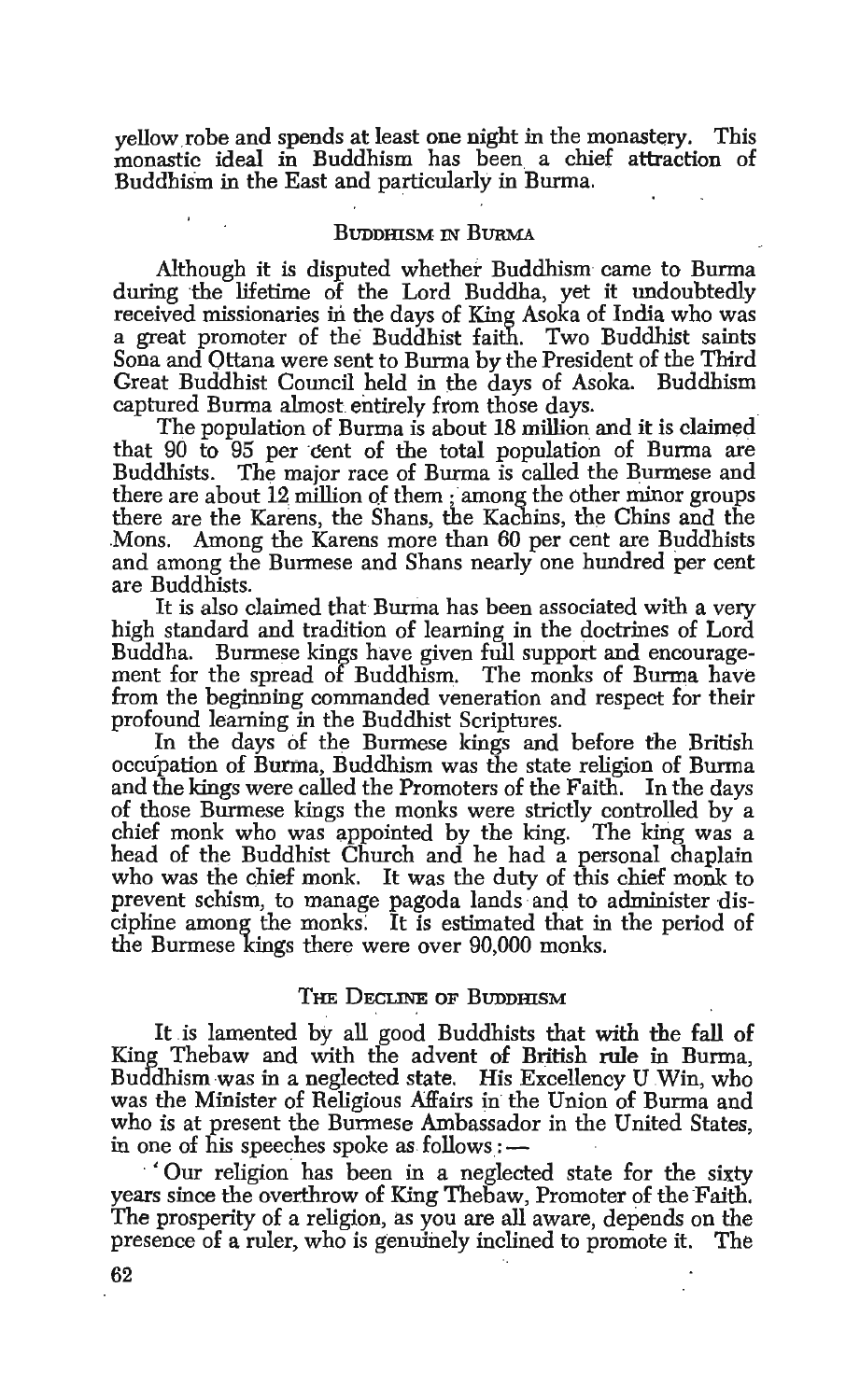absence of such a ruler makes for the decline in religion in all its three aspects. When we were denied freedom, what was the state of our religion *?* Sanghas (the Church) split up into different sects ; contacts between the Sanghas (clergy) and laymen were few and far between ; there was a dearth of learned men ; religious practice was neglected and darkness gradually fell on our Sasana (Teaching). It came to such a pass that the Buddhist got bewildered and became unable to sift the true from false.

It is true that even after the fall of King Thebaw the Buddhist public endeavoured to promote the great religion as best as they could. Pagodas and monasteries were built, thousands of monks were well looked after, religious associations were formed and scripture examinations were conducted. Those good intentioned people carried on the noble work for over sixty years without the material support of the then Government. They were the real Promoters of the Faith in the absence of the Faithful Ruler. Now the circumstances have changed. Independence is once more restored and the Government is duly elected according <sup>~</sup> to the constitution. It is but inevitable that the Government becomes the Promoter of the Faith, on behalf of the people who elect it.

The Buddhists of Burma blame the British Government for being partly responsible for the decline of Buddhism in Burma. They say in all Buddhist circles in Burma that during the British regime Buddhism suffered a decline in many respects and claimed that there was a general deterioration in morality during this period because of the decline of Buddhism in Burma.

# THE REVIVAL OF BUDDHISM

When Burma regained her independence, with the aid of the Government and through the inspiration of Buddhist monks and saintly Buddhists both in political and social life, there began a deep and vital revival of Buddhism. This revival has been sup-<br>ported by the general resurgence of Buddhism in Ceylon, India, Japan and other Buddhist countries. There is a world-wide revival of Buddhism of which the revival in Burma is a very strong link. The Government of Burma has girded itself to revive and revitalize Buddhism, and to help the Buddhist clergy in their effort to restore Buddhism in Burma from the decline which took place during the British rule.

The revival of Buddhism in Burma has been motivated by nothing short of a real earnest and spiritual longing of the inner man. During the last war when the Japanese had occupied Burma the country underwent a great deal of suffering. The revival of Buddhism has come about as one of the direct results of that suffering. The events that took place during the Japanese occupation of ·Burma showed very conclusively that human life on earth is fleeting, the powers of the earth are transitory and material wealth and prosperity are nothing but things that easily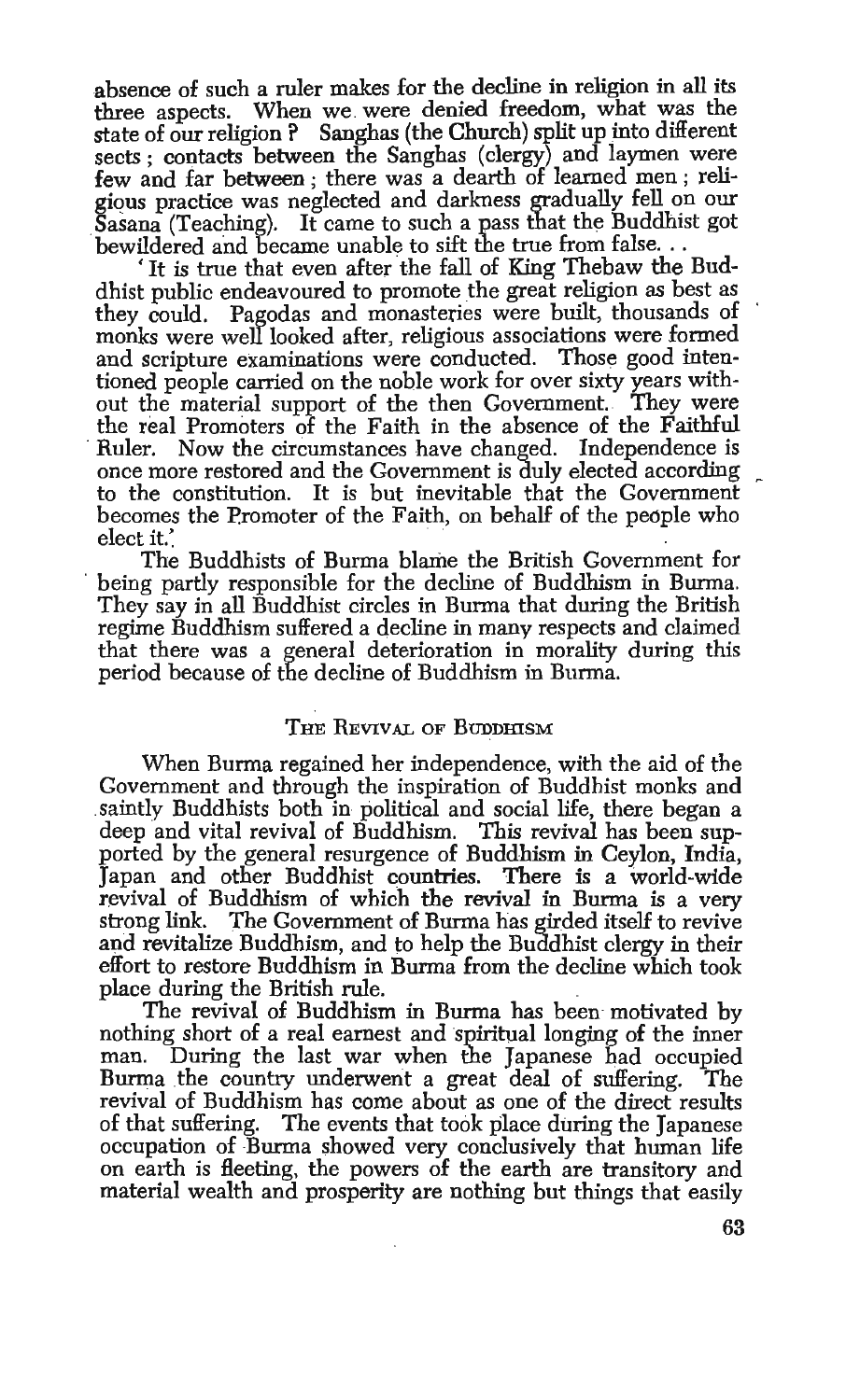pass away. During those days a rich man became poor overnight and a poor man became rich in the same way. The great powers of the world had collapsed like mud walls in an earthquake or flood. Human lives were lost by the thousands not only in the battle field but also in peaceful homes.

The questions that arose in the minds of everyone were ' Where is security ? ', 'Where can man find foundations that cannot be shaken?', 'Where is Life Eternal?' These questions continued to bum in the minds of everyone after the war had done its damage. The revival of Buddhism in Burma is an effort to find answers to these perplexing questions of life.

The revival of Buddhism in Burma has been evidenced by the very great increase in the number of worshippers at the pagodas on sabbath days and on festival days. Buddhist festival days which before the war were mostly for fun and material enjoyment, are now marked with an increase of spiritual observances and devotion. The revival is further evidenced by the fact that the sabbath and lenten days are observed with greater zeal and piety. Public and street preaching of Buddhism to devout and responsive listeners is another evidence of the revival of Buddhism. A great number of articles on Buddhism appear in local newspapers ; booklets and pamphlets are published very frequently and they are eagerly read by many Buddhists. There is a large percentage of literates in Burma.

### PROMOTION OF THE FAITH

The Government of the Union of Burma and Buddhist leaders and priests rose to the occasion and took this opportunity of pro-! moting the Faith. Some important measures have been taken during the last ten years by the leaders. Every effort has been taken by them to revive and revitalize Buddhism in Burma.

The Government went to the extent of enacting certain acts to promote Buddhism in Burma. In 1950 the Government passed the Pali University and Dhammacarya Act to promote the study and research of Buddhist Scriptures and the training of Buddhist clergy. The Government allotted large sums of money towards the implementation of this Act year after year. Another Act was passed called the Vinichaya Thana Act and the Buddha Sasana Council Act. These Acts enabled the- leaders to establish the clergy councils and a general Buddhist Council. By the Buddha Sasana Council Act religious measures and reforms can be undertaken by the government through the Council.

#### THE RENOVATION AND BUILDING OF PAGODAS

Many old neglected pagodas (Buddhist temples) have been rebuilt and some of those which were damaged by war and earthquake are being reconstructed. New pagodas are also being built here and there.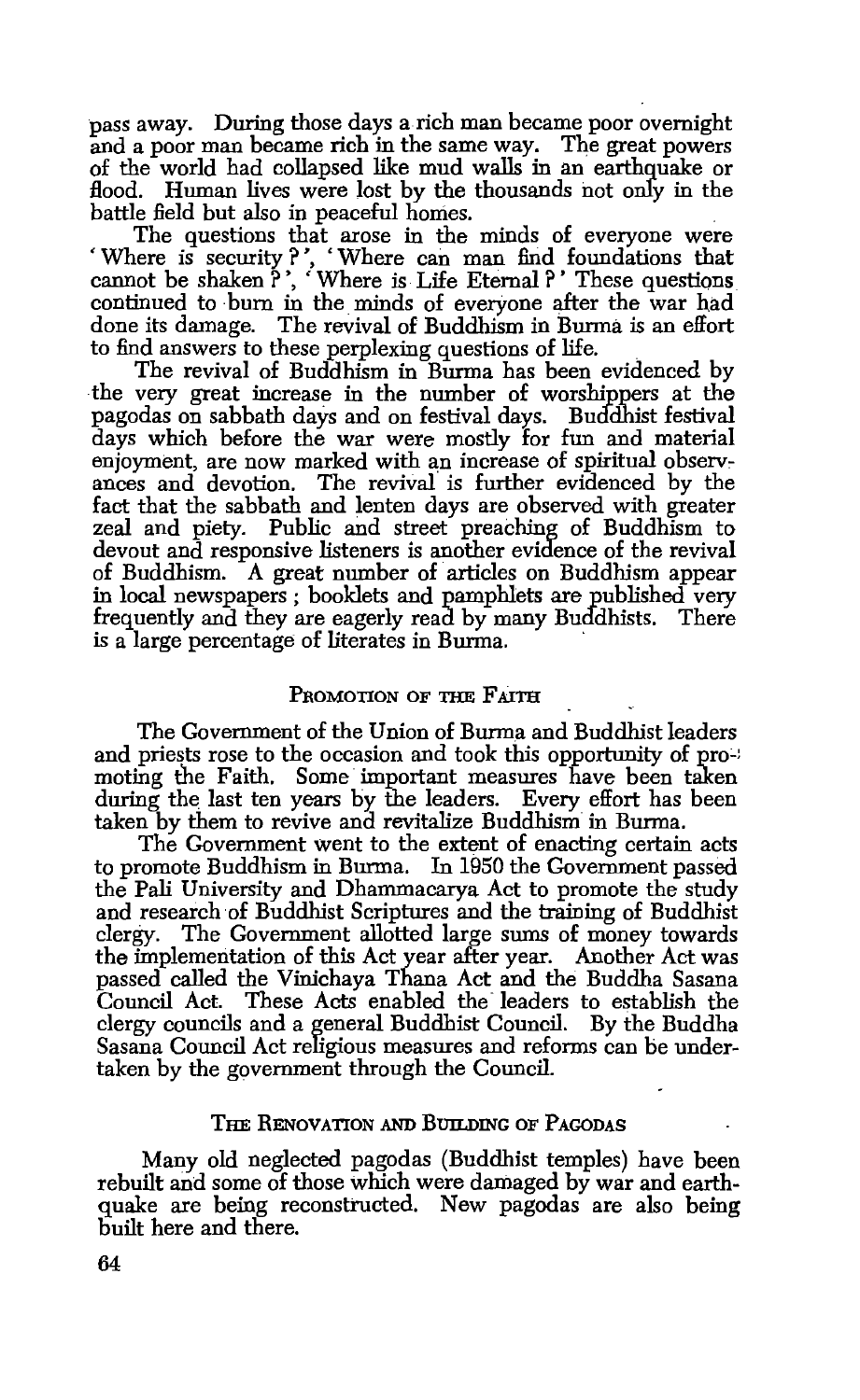.. General Cunningham of the British Anny in 1851 discovered the sacred relics of the two disciples of Lord Buddha, Sarputta and Maha Moggalana, at one of the three principal stupas (sacred pillars) at Sanchi in India. He took these sacred relics to the British Museum in London and there they were preserved. Recently these relics were returned to the Government of India by the British Government. These sacred relics were received by thousands of devotees wherever they were taken in many parts of India and Ceylon, They were also brought to Burma three years ago and great enthusiasm was displayed by devotees everywhere in Burma when these sacred relics were taken around in the country. These sacred relics were enshrined last year in Sanchi at a ceremony in which the Prime Minister of Burma and the Prime Minister of India and several hundred representatives from many Buddhist countries and several thousand devotees from India took part.

The Prime Minister U Nu of Burma was able to secure by special request portions of the sacred relics of these two disciples for the worship of the peoples of Burma. A high plateau land about two miles out of Rangoon is the site of a former Pagoda and known as 'Sri Mangala Plateau'. This site was chosen for the .erection of a new Pagoda to enshrine these portions of the sacred relics of the two disciples of Lord Buddha. The Pagoda known as 'Kaba-Aye Pagoda' (World Peace Temple) was rebuilt and completed in 1952. The encrowning and the enshrining ceremonies were conducted in March 1952. Hundreds of thousands ·of people from all over Burma as well as representatives from India and Ceylon attended the ceremony. The Pagoda is constructed in such a way that it contains a strong room in the centre as a reliquary which can be opened on occasions for the exposition of the sacred relics. This Pagoda is built as a symbol of the coming of Universal Peace to the World through the spread of Buddhism. Buddhism. · · . . .

#### THE STUDY OF RELIGION

It is known that examinations in the study of the Buddhist Scriptures were held annually by the Burmese Kings from the beginning of the seventeenth century until the British annexation of Upper Burma in 1855. Attractive prizes were given to successful candidates. The British Government resumed the practice in 1895 and continued till the outbreak of the last World War. During the last forty years the examinations known as ' Pariyatti Examinations' were held in twenty centres. In addition to that an examination known as 'Dhammacariya Examinations', were also held for teachers of religion. These examinations were resumed in 1947 and are being continued.

Pali is the language of the Buddhist Scriptures and has been studied by monks and learned men throughout the many centuries. In the days of the Burmese Kings, Pali was a compulsory subject in all the schools. The Government of the Union of

65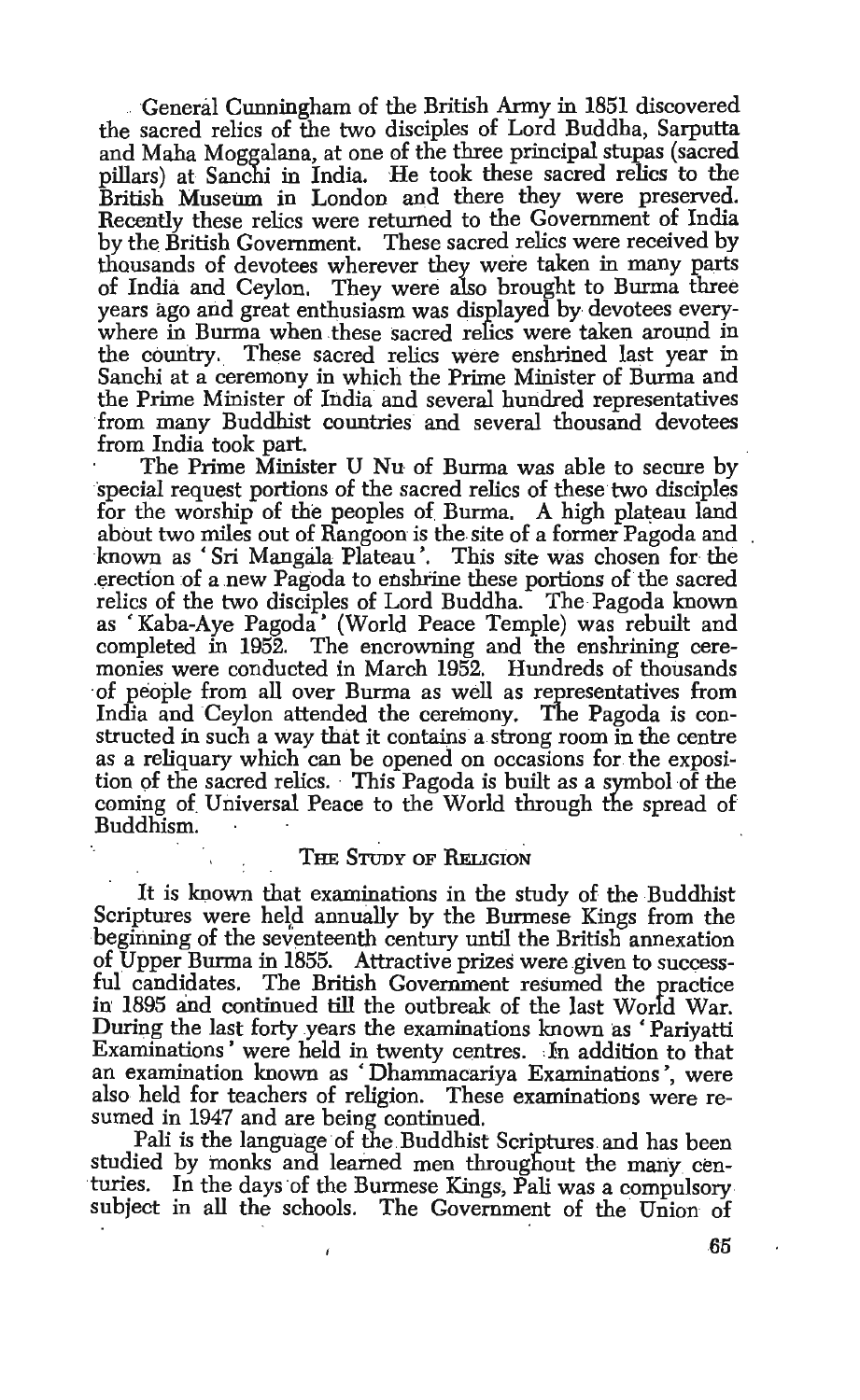Burma passed in 1950 an Act known as 'The Pali University and Dhammacariya Act'. A Pali University has been established under this Act. There are 22 constituent colleges and 114 Dham-<br>macarivas (teachers) in the country.

An examination was started in 1948 known as 'Tipitakathara Examination ' (knowing the Scriptures by heart). The curriculum covers the whole of the Buddhist Scriptures together with all the commentaries and the students must learn by heart the entire scriptures and be able to expound every passage of Scripture. is claimed that it is by far the hardest examination in the whole world. world. The contract of the contract of the contract of the contract of the contract of the contract of the contract of the contract of the contract of the contract of the contract of the contract of the contract of the con

There is a collection of the most valuable precepts for the lay people containing 38 beatitudes called the Mangala Sutta. It is the first book every Burmese boy and girl had to learn for many centuries in the past in the days of the Burmese kings. During the war in 1944 and 1945 Mangala Sutta Examinations were held in Rangoon and out of 10,000 school boys and girls who sat for the examinations, 8,000 passed. The Young Men's Buddhist Association (Y.M.B.A.) has continued to conduct these examinations every year. In addition to all these the Government is taking steps to introduce the teaching of Buddhism in all the schools and in the Rangoon University and its constituent colleges.

#### THE WORLD MISSION OF BUDDHISM

U Chan Htoon, the Attorney General in Burma and leader in the Buddha Sasana Council, said as follows: 'Now we are threatened with another global war and total annihilation of mankind. The people of the world are greatly alarmed and very anxious to find some way out of this impending catastrophe. Buddhism alone can provide the way, and thus the World Buddhist Conference was held in Ceylon during May 1950. It was attended by Buddhist delegates from 29 countries, including delegates from almost every important country of the West; and one thing was noticeable at the Conference, and that was the unanimous belief of all those people present there that Buddhism is the only ideology which can give peace to the world and save it from war and destruction.

' What was aimed at the Buddhist conference was not to attempt to convert the followers of other religions of the world into Buddhists. But what we hoped for was this: people may profess any religion they like, but if their moral conduct is such as is in conformity with the principles of Buddha's teachings, or in other words, they lead the Buddhist way of life, then there will be everlasting peace in the world. The present is the opportune moment and long-hoped-for time to win the West over to the principles of Buddhism. We also see unmistakable signs and indications that the time has come for the revival of the Buddhism in India, the country of its origin.'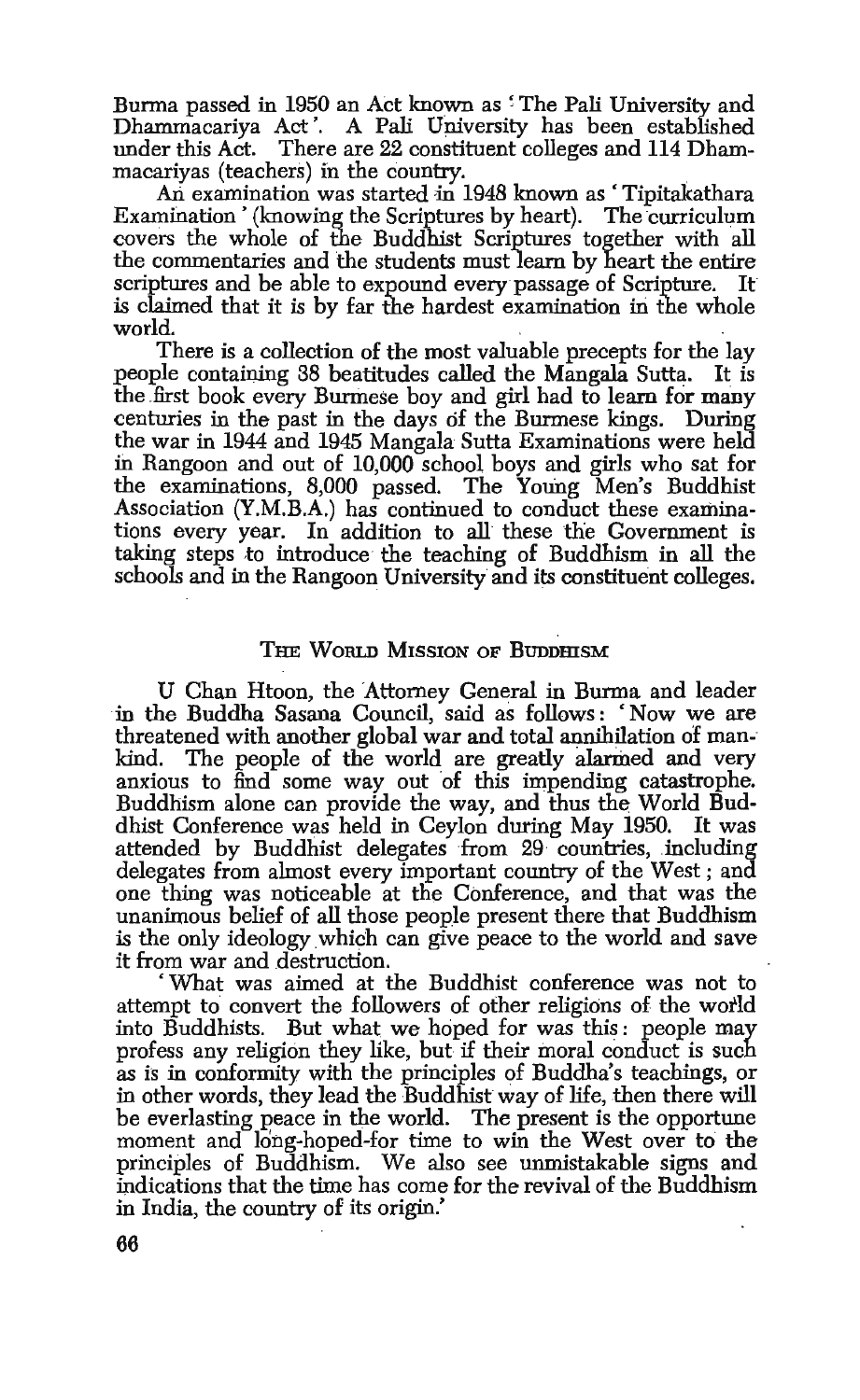U Chan Htoon supported the enactment of a Bill to establish a Buddhist Central Organization for the Union of Burma, whose primary objects are to propagate Buddhism in other lands and to lay a solid and lasting foundation of Buddhism in Burma. Speaking about this Bill, U Chan Htoon said,' We are of the firm conviction that the time has come for us to make every one in the country live according to the Teachings of the Buddha. All country live according to the Teachings of the Buddha. aspects of national life; including civilization, culture, literature, law and customs, etc., of all the indigenous people of Burma have risen from and still have their roots in Buddhism. According to history, Buddhism has taken root in Burma for more than 2,000 years, and Burma may be said to be the leading Buddhist country.'

U Nu, Prime Minister of Burma, said as follows: 'The Council would send Buddhist Missions abroad in the same way as other countries have been sending their missions here. Another object is to counter the machinations of those who are out to destroy the very foundations of our religion. In introducing this Bill it is far from our intention to disparage in any way other religions like Mohammedanism, Hinduism, Christianity or Spirit worship. We have been prompted by the sole consideration to combat effectively anti-religious forces which are raising their ugly heads everywhere.'

#### THE SIXTH GREAT BUDDHIST COUNCIL

The Sixth Great Buddhist Council known as the Chattha Sangayana was held in Burma for two years beginning from the Full Moon day of May 1954 and terminating on the Full Moon day of May 1956 ; this day was also the 2,500th birthday of the Buddha, and was observed as the most auspicious day in the history of Buddhism. The Chattan Sangala (glorious prosperity), the site of the Kaba Aye Pagoda which is three miles north of the Shwe Dagon Pagoda in Rangoon.<br>This Council came into being through the combined and

zealous efforts of the government and the people of the Union of Burma headed by the Prime Minister U Nu. It was held in a great cave known as the Maha Pasana Guha, a cave like an assembly hall with a seating capacity of 15,000, 5,000 monks and 10,000 Iaymen. This cave was built near the Kaba Aye Pagoda

The Sixth Buddhist Council was attended by a vast congregation consisting of foreign Buddhist leaders, 2,500 Sangiti-Karaka bhikkhus and several thousand Maha Theares from India, Thailand, Ceylon, Cambodia, Nepal, Formosa, Malaya, Assam, Pakistan, Germany and the Cocos Islands. Over the two year period, with brief intervals, the Council met in five sessions and re-edited the Tripitaka texts which were recited and formally adopted as the Canonical texts.